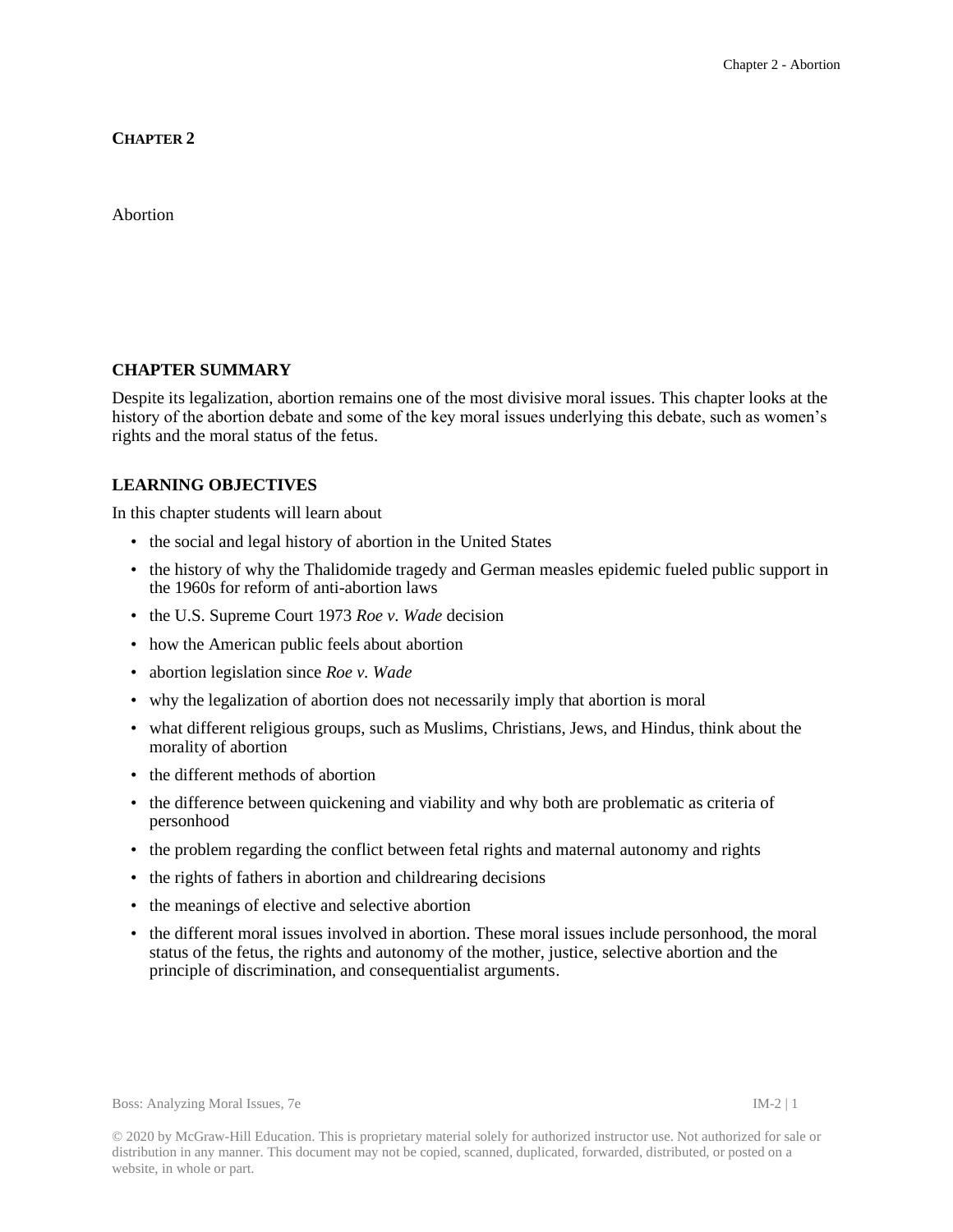# **TEACHING SUGGESTIONS**

- 1. **Because the abortion controversy has become so divisive, students are likely to engage in resistance when the issue arises.** Encourage students to back up their arguments with good reasoning and to be flexible in their thinking instead of relying on rhetoric and opinion.
- 2. **Encourage students to relate the different articles to moral theory.** This will reinforce their understanding of moral theory and help clarify the argument presented in the readings.
- 3. **Use the Marquis article for students to practice and reinforce their skills in critical reading and breaking down arguments.** Ask students to break down another reading in the chapter as either a class or a group assignment.
- 4. **Discussion of fetal personhood should not be isolated from debates over the personhood of other human groups and nonhuman animals.** Relate the arguments regarding the criteria for personhood to those in the chapters on racism and animal rights.

# **KEY ARTICLES**

**Mary Anne Warren** and **Don Marquis** or **Serrin Foster** (for opposing views on the morality of abortion)

# **ARTICLES BY TOPIC**

- **Abortion and Infanticide:** Warren and Marquis
- **Abortion and Patriarchy:** Warren
- **• The Moral Status of the Fetus:** Warren, Marquis, and Wilson
- **Women's Rights and Abortion:** Blackmun and Rehnquist for the U.S. Supreme Court, Warren, Foster

## **MAKING THE CONNECTION**

**Moral Theory** (Chapter 1): The morality of abortion is addressed in discussion questions after the following readings: Mill, 3

**Moral Issues:** The issue of abortion is addressed in the following articles

- Feminism, Motherhood, and the Workplace (Chapter 6)
	- Case Study 3: "Infertility Treatment: Are Eight Babies Too Many?"

## **ANSWER KEY TO CRITICAL READING QUESTIONS**

#### **U.S. Supreme Court,** *Roe v. Wade 410 U.S. 113*

Justice Harry Blackmum delivers the majority opinion and Justice William Rehnquist delivers the dissenting opinion in this excerpt from the decision by the U.S. Supreme Court in the 1973 case that legalized abortion.

#### *Critical Reading Questions*

1. What are the three reasons Blackmun outlines to explain why abortion laws were enacted in the nineteenth century? *Antiabortion laws were passed i) to discourage illicit sexual conduct, ii) because abortion was a hazardous medical procedure for women at the time, and iii) the state had an interest in human life from the time of conception.*

Boss: Analyzing Moral Issues, 7e IM-2 | 2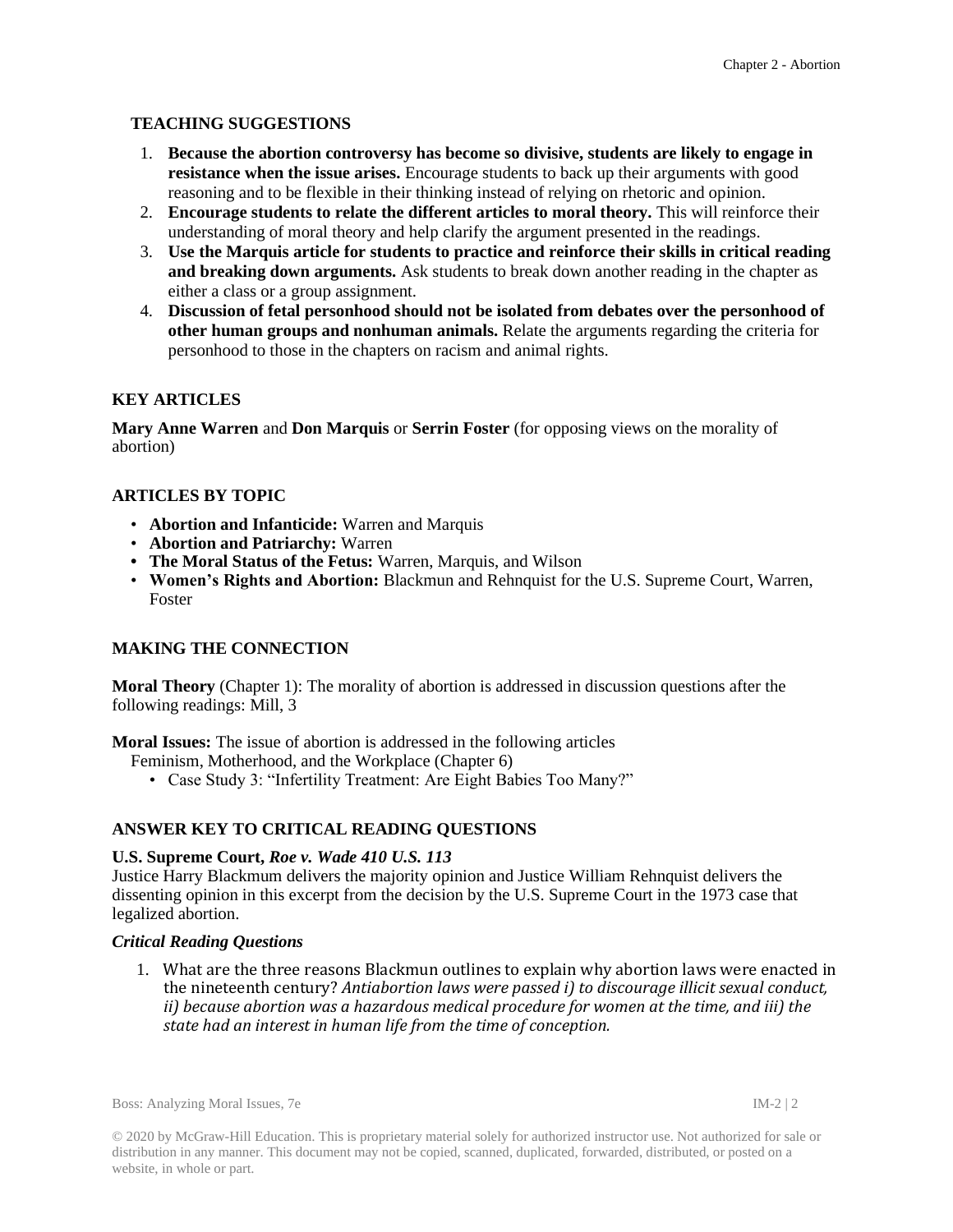- 2. On what grounds does Blackman dismiss these three reasons as no longer valid? *The first argument is the product of Victorian concern to restrict illicit sexuality. The second argument is no longer valid because abortion is now a safe medical procedure. The third argument rests on the assumption that human life is present from conception whereas there is only potential human life.*
- 3. How does the majority opinion interpret the Fourth Amendment as protecting a right to abortion? *The Fourth Amendment protects citizens from searches and seizures, which the majority court claims embodies a right to privacy and, hence, to have an abortion.*
- 4. Why does the majority reject the idea that the fetus is a person and what is the relationship between viability and personhood? *No case can be found that considers the fetus a person as defined by the Fourteenth Amendment. Instead, the majority opinion adopts viability as the point when the state can take a legitimate interest in potential life.*
- 5. Why does Rehnquist reject the "right to privacy" as not relevant to this case? *Performance of a medical abortion by a licensed physician is not a private act. Furthermore, the idea of privacy, as expressed in the Fourth Amendment, relates to freedom from search and seizures, which have no relationship to abortion.*
- 6. Why does Rehnquist reject the argument by the majority that the right to abortion is protected by the Fourteenth Amendment? *The liberty protected by the Fourteenth Amendment only protects deprivation without due process of law which places a limit on legislative power.* Roe v. Wade *goes beyond that limit by allowing abortion in cases where the mother's life is not in jeopardy. Also there is no case in which the fetus is considered a person under the Fourteenth Amendment.*

**Mary Anne Warren, "The Moral Significance of Birth."** Warren defends a liberal pro-choice position on abortion. Women have a fundamental right to make their own decisions about their bodies. Because the fetus is not a person, abortion can be justified under any circumstances.

#### *Critical Reading Questions*

- 1. According to Warren, what is the relationship between moral and legal rights? *Legal rights are not always grounded in moral rights.*
- 2. What are Warren's arguments against the use of the "intrinsic-properties assumption" and the "single-criterion assumption" as the foundation of moral rights? *The intrinsic-properties assumption requires that personal relationships are irrelevant to the ascription of moral rights. The single-criterion assumption denies that there can be a variety of sound reasons for ascribing moral rights and a variety of things and beings to which some rights may appropriately be ascribed.*
- 3. Why does Warren reject both sentience and viability as sufficient conditions for personhood? *She rejects sentience since it would grant animals moral equality with humans. She rejects viability since it is entirely dependent on what is technically possible and, therefore, it is subject to change.*
- 4. What arguments does Warren use in support of self-awareness as a condition for personhood? *Although infants are sentient, they do not have a sense of who they are or a desire to continue to exist. Because infants lack full personhood, infanticide is not as bad as the killing of an older human being. Warren also argues that the practice of infanticide across cultures supports the consideration of self-awareness for ascription of moral personhood.*
- 5. Why does Warren consider early infanticide morally preferable to infanticide after a few weeks, even though the two-week-old infant is not yet a person? *Because after a few weeks an infant has established social relationships with its parents and relatives.*

Boss: Analyzing Moral Issues, 7e IM-2 | 3

© 2020 by McGraw-Hill Education. This is proprietary material solely for authorized instructor use. Not authorized for sale or distribution in any manner. This document may not be copied, scanned, duplicated, forwarded, distributed, or posted on a website, in whole or part.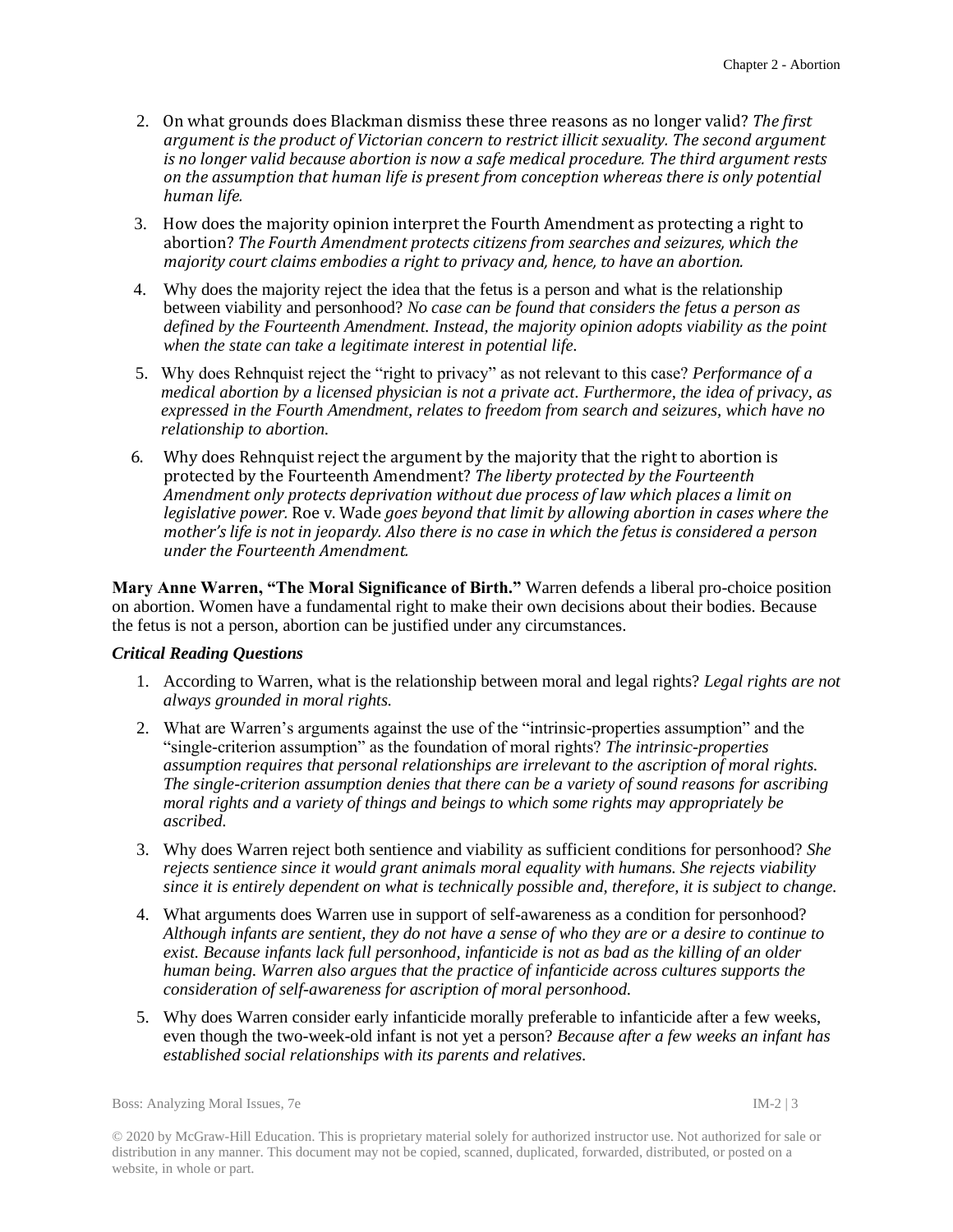- 6. What arguments does Warren use to support her claim that, in our society, we should extend protection to human infants even though they are not yet persons? *An infant's emergence into the social world makes it appropriate to treat it as if it were a person. Also in privileged societies, infants whose parents cannot support them can usually be placed with people who can care for them, thus infanticide doesn't benefit the child or its parents. Extending the same protection to sentient, late-term fetuses, in contrast, would involve treating women as less than persons by requiring some pregnant women to jeopardize their health or their lives for the good of their fetuses.*
- 7. What is the relationship, according to Warren, between personhood and being a member of a community? *Being a member of a community, in the case of an infant, is a sufficient but not necessary condition for personhood. Personhood does not require that a normal human adult be a member of a social community, but that personhood be extended to an infant who is a member of a social community.*
- 8. What does Warren mean when she says that granting legal personhood to the fetus is "necessarily incompatible" with respect for the personhood of women? *Medically speaking, it is impossible to care for the fetus without doing something to the woman. Likewise, care for the woman may require harm to the fetus. Thus, granting legal personhood to the fetus would pit its rights against the mother's. Treating one as a person requires treating the other as less than a person. Warren argues that the only reasonable way to resolve this conflict is to honor the mother's personhood as a self-aware and socially established human being.*

**Don Marquis, "Why Abortion Is Immoral."** Marquis argues that the moral presumption against killing a fetus is as strong as the moral presumption against killing an adult human or a newborn since both deprive the victims of the value of the activities, experiences, and enjoyments of their future.

#### *Critical Reading Questions*

- 1. What is the major presumption of Marquis's argument that abortion is immoral? *Abortion is seriously immoral because it deprives the fetus of all the experiences, activities, projects, and enjoyments that would otherwise have constituted his or her future*.
- 2. Why, according to Marquis, is it wrong to kill adult humans? *It is wrong to kill adult humans for the same reason it is wrong to kill fetuses. It deprives adults of all the value of their futures.*
- 3. What does Marquis mean by the phrase a "future like ours"? *A future with activities, projects, experiences, and enjoyments that are, or will come to be, either valuable for their own sake or are means to something else that is valuable for its own sake.*
- 4. What are the implications of Marquis's argument for the killing of nonhuman animals? *It may also be wrong to kill nonhuman animals who have a future like ours.* What are the implications of Marquis's argument for euthanasia? *Euthanasia may be acceptable for people who are severely and incurably ill, who face a future of pain and despair, who wish to die, and who will not have suffered a loss if they are killed.*
- 5. On what grounds does Marquis dismiss arguments against abortion that depend on the category of personhood? *Arguments against abortion that are based on personhood cannot account for the wrongness of killing infants and young children.*
- 6. Why is a "future like ours" of value to the fetus? *The future of a standard fetus includes a set of experiences, projects, and activities that are identical to the futures of adult human beings and to the futures of young children.* Why is it wrong to deprive a fetus of this future? *The loss of a "future like ours" to a fetus is as great as the loss of a "future like ours" to an adult or young child.*

Boss: Analyzing Moral Issues, 7e IM-2 | 4

© 2020 by McGraw-Hill Education. This is proprietary material solely for authorized instructor use. Not authorized for sale or distribution in any manner. This document may not be copied, scanned, duplicated, forwarded, distributed, or posted on a website, in whole or part.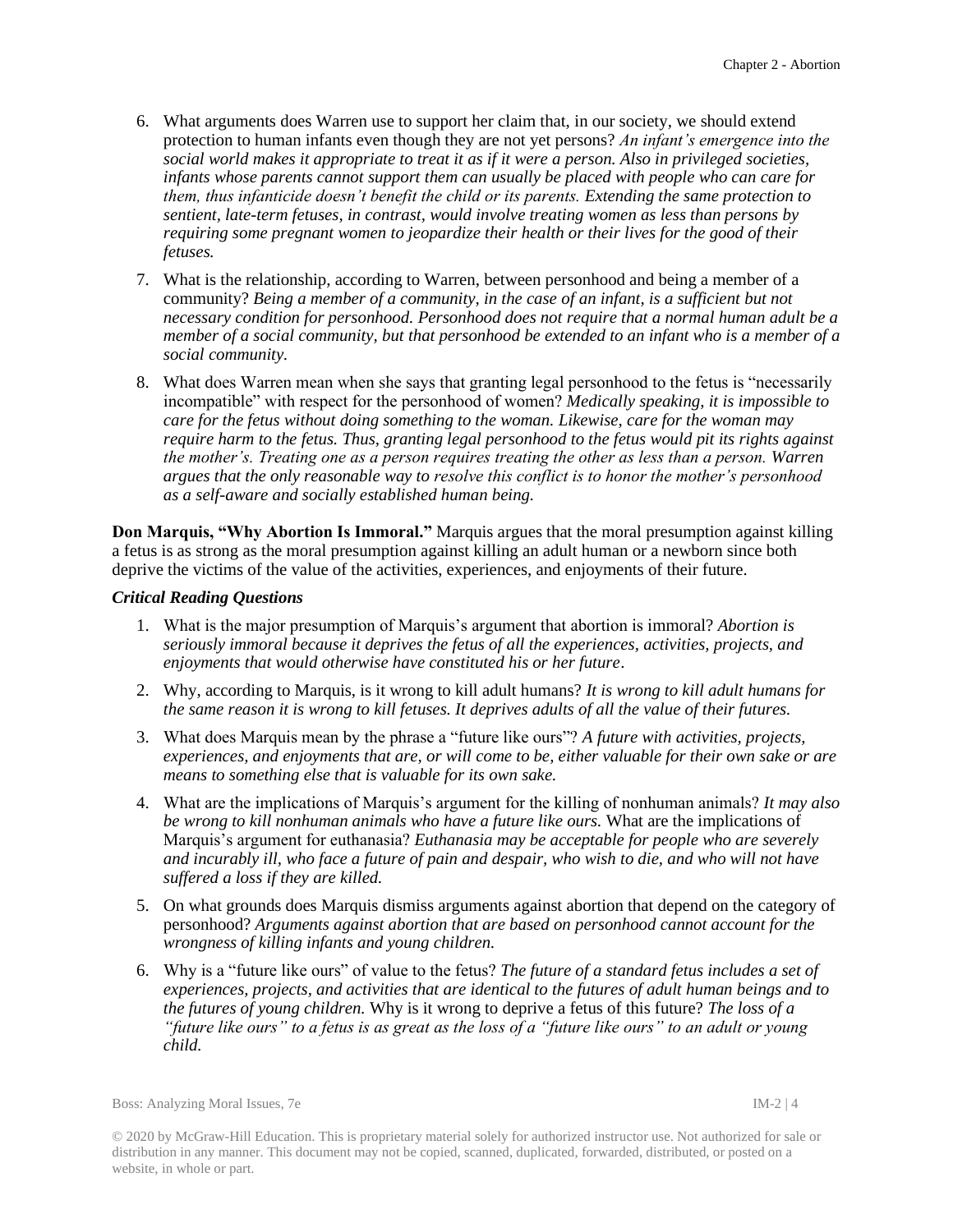7. What are the implications of Marquis's argument for the use of contraception? *Contraception is not immoral because it merely prevents the actualization of a possible future of value. There is no actual future being lost because there is no actual subject of the loss.*

**Serrin M. Foster, "Refuse to Choose: Women Deserve Better Than Abortion."** Foster argues that feminists have traditionally been opposed to abortion, and rather than benefiting women, abortion harms women.

### *Critical Reading Questions*

- 1. What was the position of feminists over the last two centuries on abortion? *Until the mid-twentieth century, the majority of feminists opposed abortion.*
- 2. What does Foster mean when she says that making abortion a woman's choice also makes abortion her problem? *Because it is left up to the women to decide whether or not to continue the pregnancy, the father and society no longer feel a moral obligation to support her in her pregnancy and after the child is born.*
- 3. How do colleges generally react when a student becomes pregnant? *Most colleges encourage pregnant students to get an abortion by sending the message that having a baby may ruin their lives and prevent them from continuing their education.*
- 4. According to Foster, how does abortion harm women? *Abortion can damage their bodies and leave emotional scares as well.*
- 5. What options does Foster propose instead of abortion? *She proposes providing pregnancy resources and forums on campuses as well as housing, child care, and family health care insurance for students with children. She also advocates family-friendly workplaces and better child care facilities.*

**Linda Lowen, "20 Arguments from Both Sides of the Abortion Debate."** Linda Lowen presents arguments both for and against abortion in this reading.

#### *Critical Reading Questions*

- 1. What are the 10 pro-life arguments? *1) Life begins at conception and should be protected; 2) Civilized societies punish people for taking another life; 3) Adoption is an alternative to abortion; 4) Abortion can result in medical complications; 5) Abortion for rape and incest punishes the unborn child; 6) Abortion is not a form of contraception; 7) Control of our bodies involves responsible use of contraception; 8) People who are opposed to abortion should not have to fund them with their tax dollars; 9) Young people who have an abortion may regret it later; 10) Abortion can cause psychological stress.*
- 2. What are the 10 pro-choice arguments? *1) Most abortions are done in the first trimester when the fetus depends on the mother; 2) Personhood is different from human life; 3) Adoption is not an alternative to abortion for most women; 4) Abortion is a safe medical procedure; 5) Forcing a victim of rape or incest to carry a pregnancy causes further psychological harm to her; 6) Abortion is rarely used as a form of contraception; 7) Control of one's body is critical to civil rights; 8) Use of tax money enables poorer women to get abortions; 9) Teenagers who become mothers have grim prospects for their future; 10) Stress of an abortion does not lead to postabortion syndrome.*

Boss: Analyzing Moral Issues, 7e IM-2 | 5